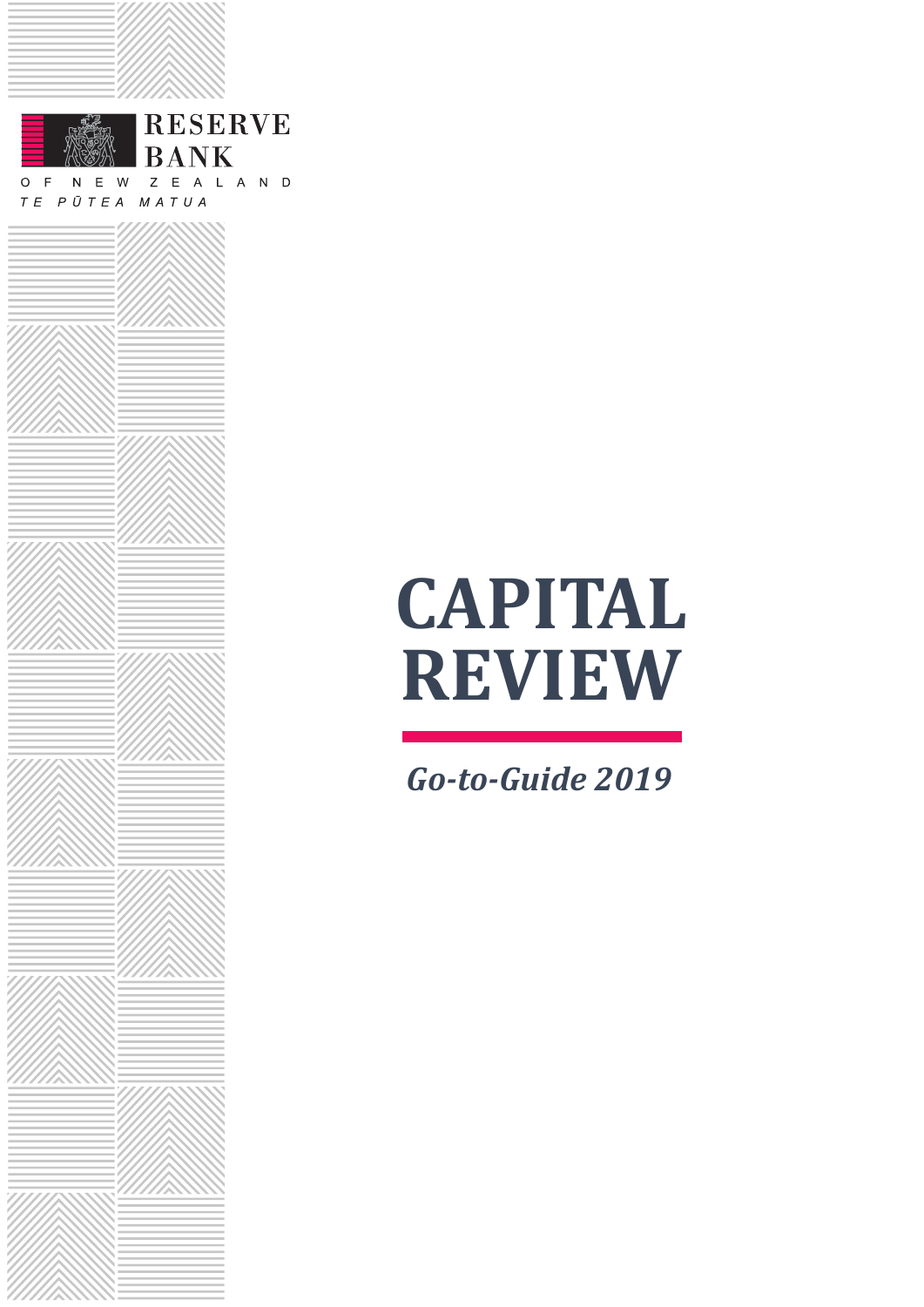

*Banks around the world are required to have a minimum percentage of their money come from their owners (shareholders)*

#### **This is for two reasons:**

This ensures that the owners of a bank have a **meaningful**  This ensures that the owners<br>
of a bank have a **meaningful**<br> **12 2**<br> **12 2**<br> **12 2**<br> **12 2**<br> **12 2** the more the owners have to lose, the more carefully the bank will be managed

**In case the bank loses money…** When the amount of a bank's capital gets too low, and it can't get any more capital, the bank is likely to fail. So the more capital a bank has, the safer it is, and the more money it can stand to lose before going out of business. High levels of capital make depositors' funds safer.



Banks make money by raising funding from some people and lending it out to others, making their profits on the difference



Currently, the average New Zealand bank funds \$100 of lending by borrowing **\$92** from depositors and others and using \$8 of its own capital

If a bank has made poor decisions about who to lend to, and/or there is some large outside shock to the economy, some of the loans the bank has made can become worthless to the bank *(the bank will never get its money back)*

If these losses amount to **over \$8** for every \$100 of lending, the bank becomes **insolvent** 

*(it can't pay back the money it has borrowed from depositors and other creditors)* 

More capital makes the banking system safer and protects depositors' funds

 $\bullet$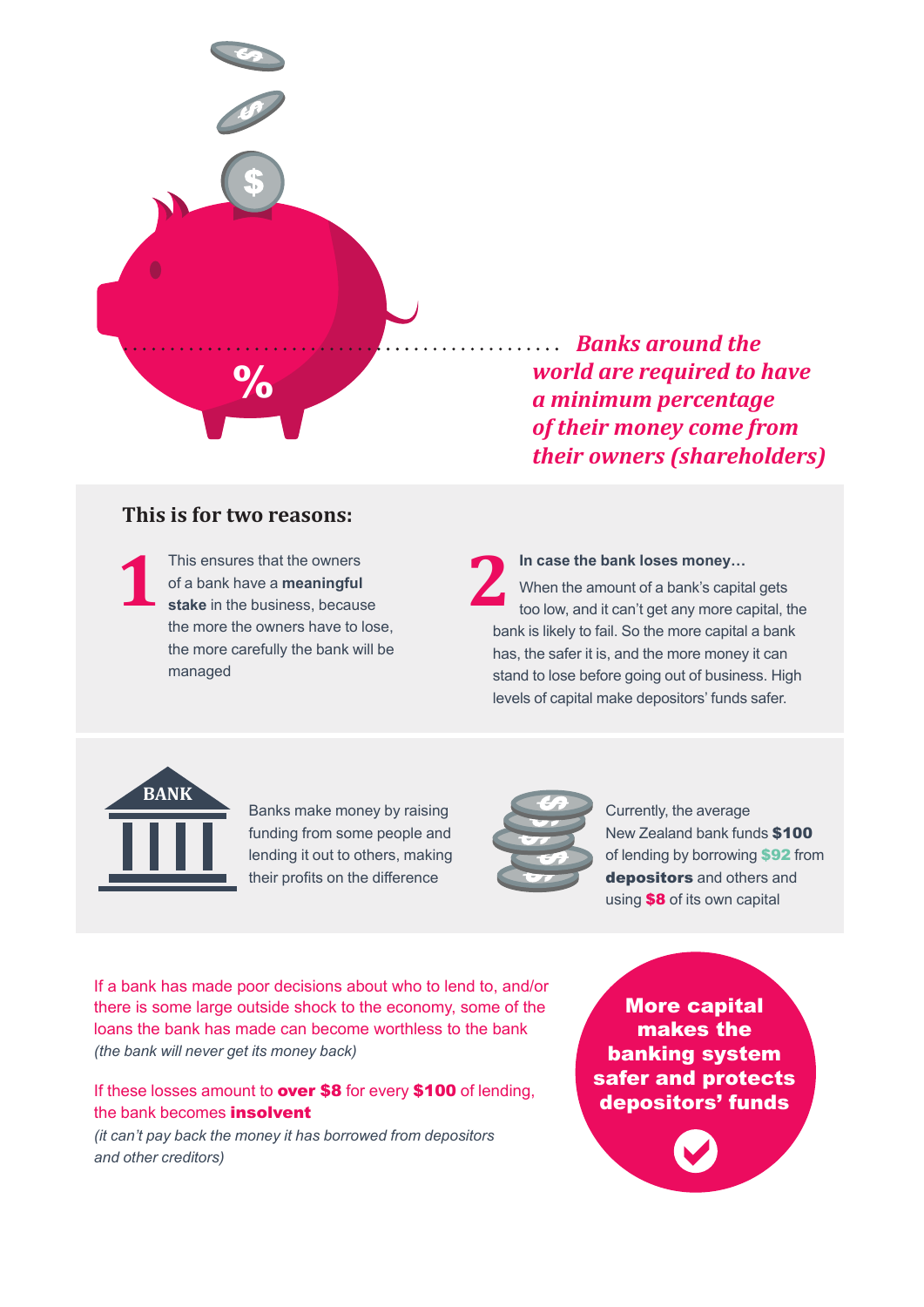## **Introduction: The Capital Review**

The Capital Review began in May 2017, when the Reserve Bank published the first of four consultation papers on proposals to ensure a safer banking system for New Zealanders.

There has been significant and wide-ranging public interest in the proposals. We believe this shows how important this issue is for everyone.

Extensive consultation over 2.5 years has involved a submissions process that attracted more than 200 responses, many meetings with the public and industry groups, and an independent international review by three industry experts.

All these inputs have helped us to make robust and well-calibrated policies and decisions that best represent society's interests.

The implementation of the new rules will start from July 2020. There will be a transition period of seven years before banks are required to fully comply with the new rules.

The Reserve Bank is increasing the minimum capital requirements for New Zealand's banks. The aim is to improve the lives of all New Zealanders by making banks safer.

Safe and efficient banks are important for New Zealand families, our communities and our businesses.

We want to ensure New Zealand has a banking system that provides support and confidence to all New Zealanders.

Our analysis show that the costs of doing so are outweighed by the benefits.

We are doing this to protect New Zealand from the significant harm that accompanies a banking crisis.

Stronger banks and a stronger banking system mean New Zealand will be better able to survive large shocks.

We want to provide greater protection for depositors – and we want the public to be confident that when they put their money into banks, they can get it out again.

We also want to maintain investor confidence in New Zealand's banking system.

#### The Reserve Bank's job is to promote a sound and efficient financial system.

Because banks are part of the fabric of our daily lives, if a bank fails then all of society may suffer – not just the bank's customers.

We want banks to have enough capital, and the right quality capital, to withstand large shocks.

More capital reduces the likelihood of a bank failure.

#### It is the public who bear the social costs of a large banking failure.

Coming out of the Global Financial Crisis (GFC), we are learning that the costs of bank failures – both economic and wellbeing costs – are higher than previously understood.

There is proven harm to mental and physical health, family cohesion and community connectedness caused by the economic stress induced by a severe downturn – unemployment, falling incomes, reduced savings and/or declining asset values.

The proposals are consistent with steps taken by other banking regulators after the GFC.



**What has happened since the GFC? Not enough. Banks did not sail through the GFC. The government put in a \$133b guarantee, almost overnight, to help the banks. The Reserve Bank cut interest rates by 575 basis points. We had a wholesale guarantee of \$10b and the Bank itself had to buy \$8b of debt off banks to provide them with liquidity just to survive.**

**Reserve Bank Governor Adrian Orr**



#### **At the end of the day, it's about people – not the economy, debt or GDP – it's that simple.**

**Kantar public focus group participant**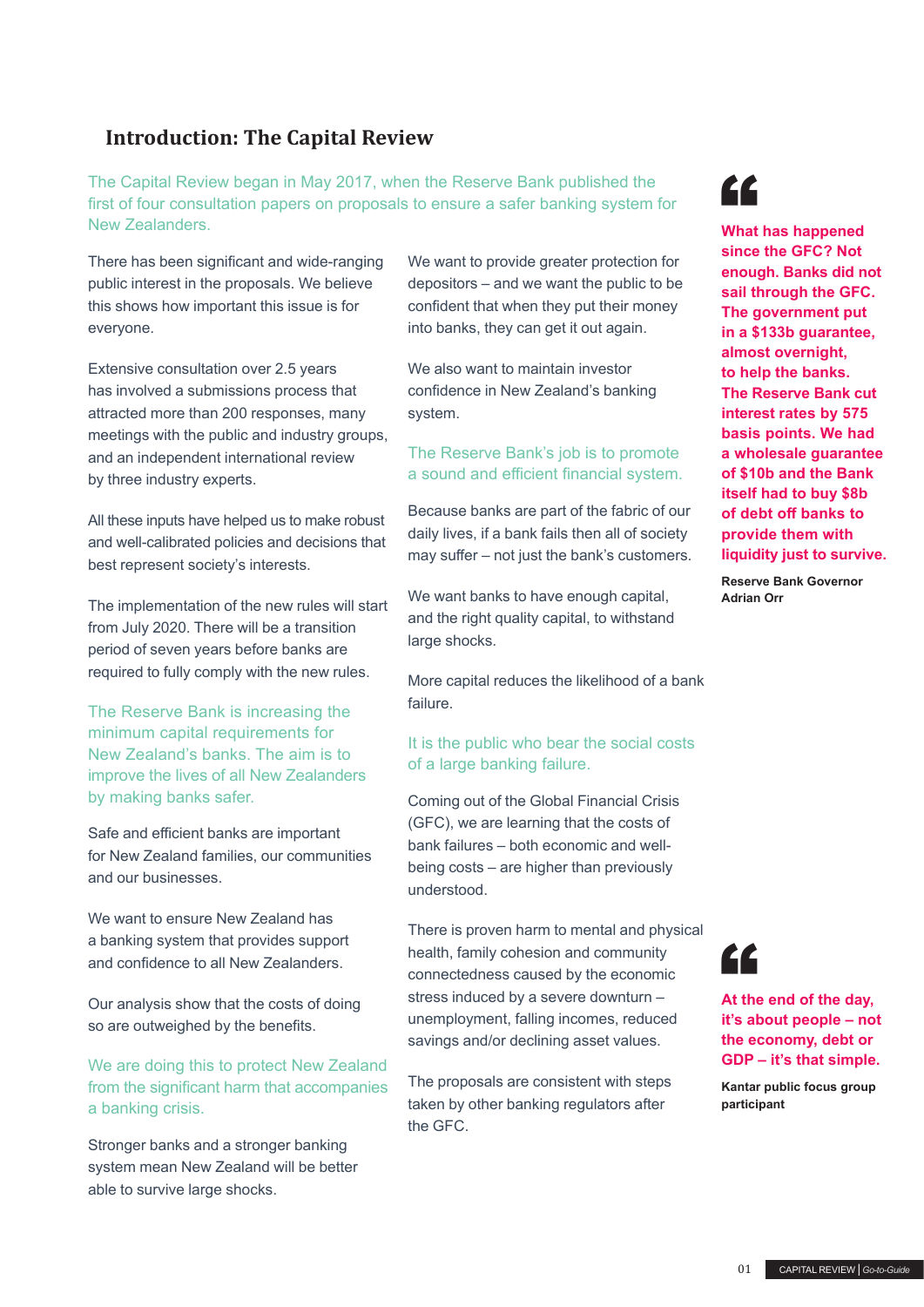## **Bank capital: What is it?**



 **New Zealand's banking sector ... did suffer as a result of the worldwide credit crunch that quickly followed [the GFC]. This undoubtedly resulted in business failures, bankruptcies and unemployment but would have been far worse if one of our big four banks did fall over at the time.**

**Submission from a small business owner**  Banks get their money from two places – their owners (often referred to as 'shareholders') and people they borrow from, including depositors (often referred to as 'creditors'). The money that banks get from their owners is referred to as 'capital'.

Banks in New Zealand, like banks around the world, are required to have minimum levels of capital. This means that a minimum percentage of a bank's money must come from its owners.

This minimum requirement exists to ensure that the owners of a bank have a meaningful stake in the business, because the more the owners have to lose, the more carefully they'll manage the bank.

Another reason for banks being required to have minimum levels of capital is in case the banks lose money. When a bank loses money, it is the owners' investment in the

business (the bank's capital) that is lost first, not the money the bank has borrowed.

When the amount of a bank's capital gets too low, and it can't get any more capital, the bank is likely to fail. So the more capital a bank has, the more money it can stand to lose before going out of business. High levels of capital better protect depositors.

Capital requirements are the most important component of our overall regulatory arrangements. In the absence of stronger capital requirements, other rules and monitoring of banks' activities would need to be much tougher.

**Banks get their money from two places…**



their owners (often referred to as 'shareholders'). The money that banks get from their owners is referred to as 'capital'. **1 their owners** (often<br>referred to as 'shareholders').<br>The money that banks get<br>from, everyday<br>from their owners is referred

people they borrow from, everyday of us…)

## *Owners and creditors provide the money that banks lend out*

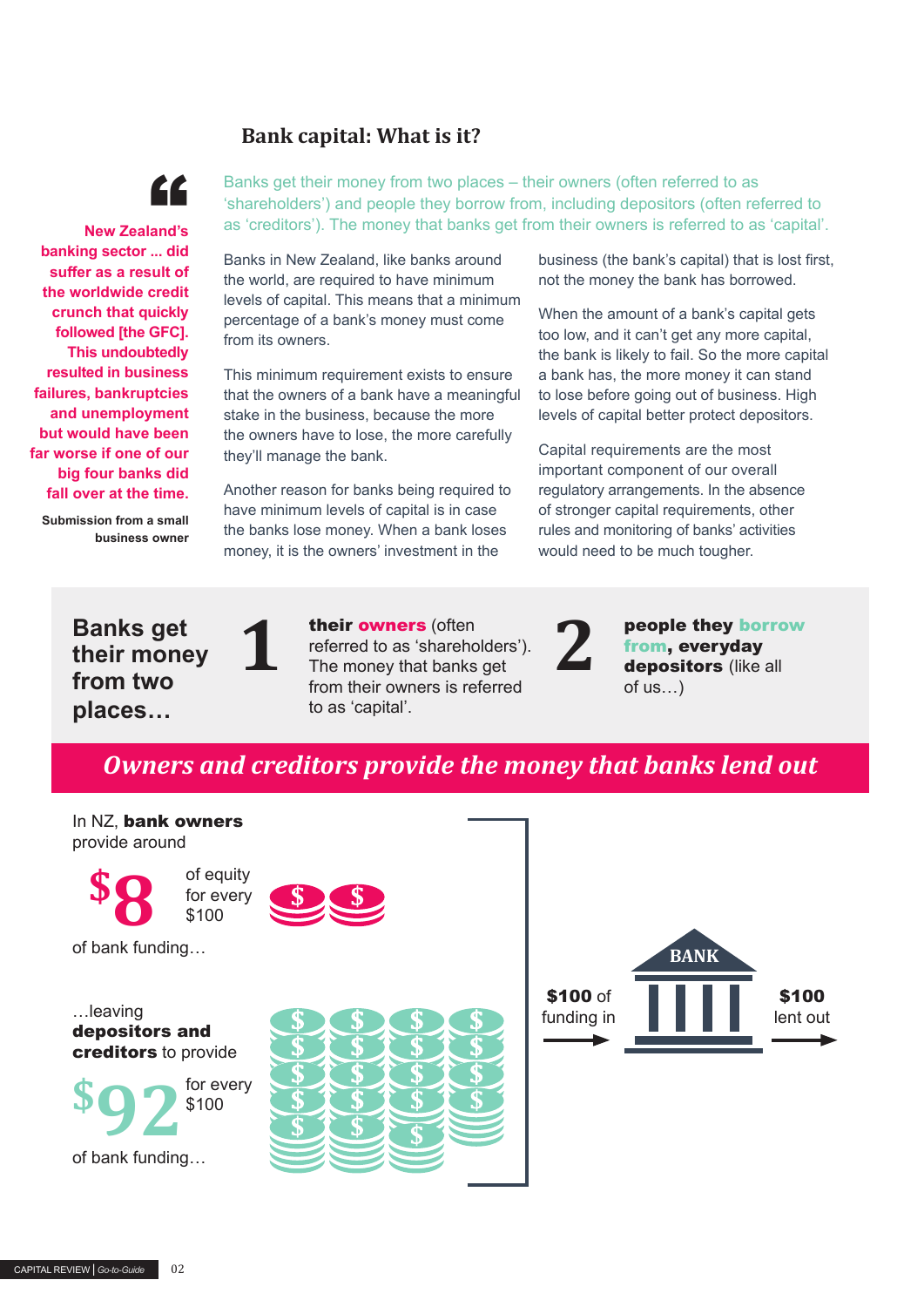## **What are the 2019 changes?**

Central to the changes are increases in regulatory capital buffers for locally incorporated banks. The changes include requiring bank shareholders to increase their stake so that they absorb a greater share of losses should their bank fail, improving the quality of capital, and ensuring banks more accurately measure their risk.

Increasing the amount and quality of capital can be reasonably expected to mean that banks can survive all but the most exceptional shocks. We think the costs of doing so are outweighed by the benefits.

There are other changes too – to the quality of capital, and constraints on modelling capital requirements to ensure banks calculate how much capital they have more robustly.

We are significantly increasing the capital buffer we require banks to have. Banks currently have more capital than the minimum required. The actual amount

of high-quality capital in the banking system will increase by around 50 percent. In practice, actual changes to the amount they have will vary for each bank. The increase will depend on their current levels of capital, how much extra they choose to have above the required minimum, and whether they are large or small banks.

The four large New Zealand banks' average return on shareholders' equity is among the highest in the world (as below, 2018 figures). They have plenty of time to adapt – there will be a transition period of seven years before banks are required to fully comply with the new rules.

**The Reserve Bank is proposing to increase the amount owners contribute**





#### RETURN ON SHAREHOLDERS' EQUITY (2018 FINANCIAL YEAR)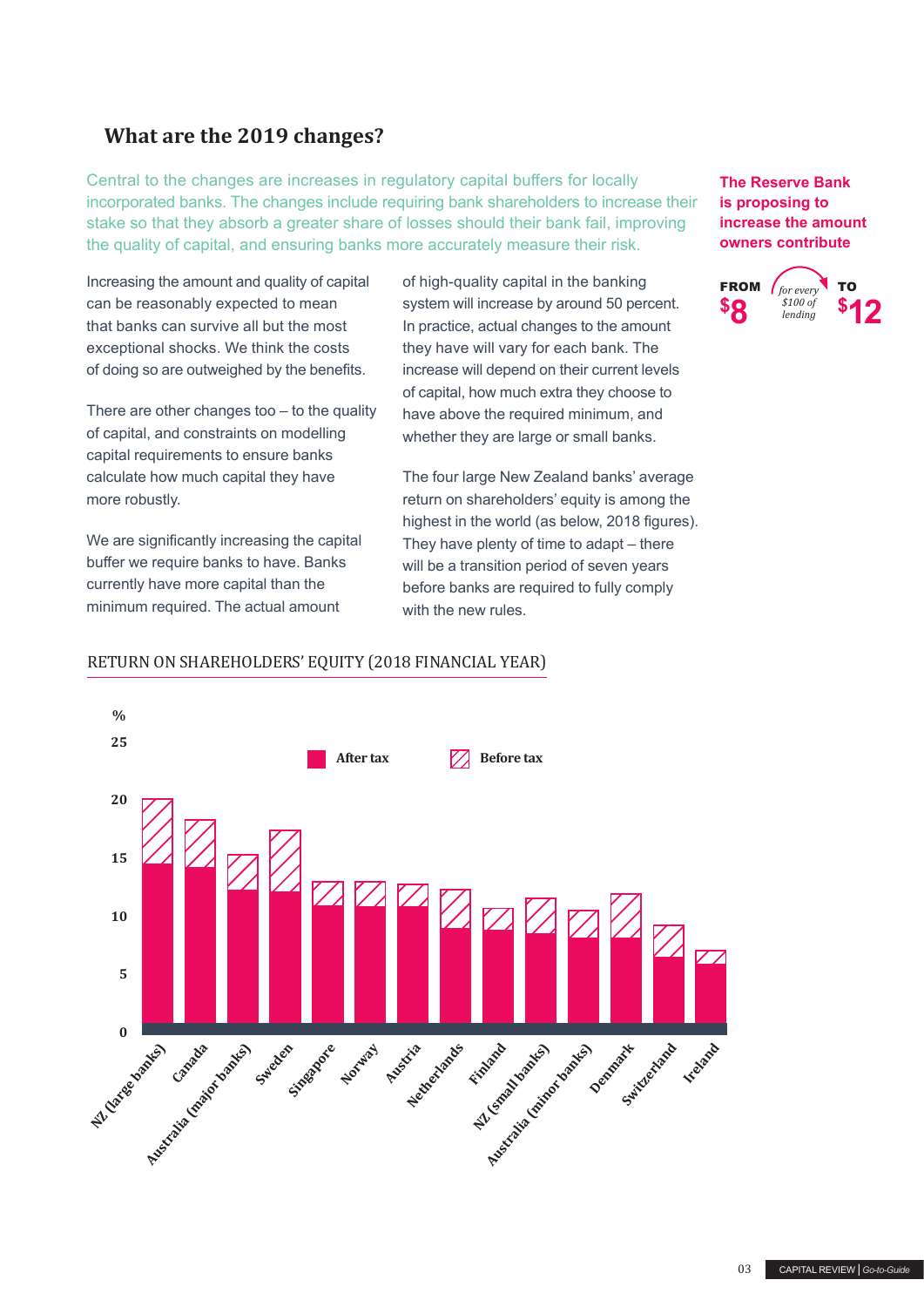### **Capital ratios**



**We support the strengthening of the New Zealand banking sector. This should make banks safer for investors and borrowers and ensure the country is better positioned to weather a banking crisis.** 

**There appears to be much debate as to what level of capital is appropriate for New Zealand banks to hold to achieve the goal of withstanding a one in 200-year crisis. We appreciate there is a need to increase the amount of capital banks hold.**

**Submission from a large farming group** The level of bank capital is commonly measured in terms of a ratio (a percentage), known as the 'capital ratio'. This ratio is calculated by dividing the amount of a bank's capital (the numerator) by the amount of the bank's assets (the denominator).

There are three 'tiers' of bank capital – all with different features – and these tiers vary in quality. Of importance is what can be included in each tier, and how much each tier can contribute to the minimum capital required of banks.

How to measure a bank's risk-weighted assets – the denominator for capital ratios – is also critical. Banks' assets consist mostly of loans and these are measured differently, according to their risk. How these loans are measured is crucial.

#### **Types of funding that count as capital**

Bank capital, in general terms, refers to the amount of money provided by the owners of a bank. Bank capital is different to bank borrowing. Most banks get the vast majority of their money by borrowing it, with the rest coming from owners.

There are three 'tiers' of bank capital – all with different features – and these tiers vary in quality. The highest quality capital is owner equity. This can be relied on to protect banks from failing. The next tier is equity provided by investors who don't have votes and in exchange have more certainty about the income they get from their shares. These investors hold 'preference shares'. Our changes will significantly increase the amount of both of these types of capital.

The lowest tier of capital is 'Tier 2'. This doesn't protect a bank from failure but it helps make sure depositors get their money back if a bank does fail.

#### **Glossary of terms**

**AT1 capital** – Additional Tier 1 capital. AT1 capital, which includes perpetual preference shares, is the second highest quality of capital behind CET1.

**Capital** – Part of a bank's funding that allows it to absorb financial losses while remaining solvent. Includes the investment of the bank's shareholders (e.g. ordinary shares and retained earnings).

**Capital ratio** – A bank's capital divided by its RWA. A capital ratio is a key indicator of the financial strength of a bank, measuring the losses it can withstand relative to the risk of its business.

**CET1 capital** – Common Equity Tier 1 capital. CET1 is the highest quality of capital as it is permanently available to absorb a bank's financial losses. CET1 includes shareholders' investment (ordinary shares) and the bank's retained earnings.

**Conservation buffer** – A type of prudential capital buffer that applies to all banks. The conservation buffer promotes capital resilience by requiring banks to maintain capital levels above the minimum requirement.

**Countercyclical capital buffer** – A type of prudential capital buffer that the Reserve Bank may increase or decrease over the financial cycle. Increasing the

countercyclical capital buffer aims to build banks' capital resilience and guard against financial stability risks. Lowering the countercyclical capital buffer enables banks to operate at lower capital levels during periods of financial system stress, to promote their ability to continue lending to support the economy.

**D-SIB buffer** – Domestic-Systemically Important Bank capital buffer. A type of prudential capital buffer that applies to banks that are deemed systemically important and whose failure would have a significant impact on the economy and the rest of the financial system. A D-SIB buffer promotes higher capital strength of banks and lowers their probability of failure.

**IRB approach** – Internal ratingsbased approach to credit risk. One of the two methodologies available to calculate RWA for banks' credit risks, IRB involves the use of inputs from credit models developed internally by the bank to a formula specified by the Reserve Bank. The Reserve Bank must accredit a bank to use the IRB approach, and approve the models it uses in its RWA calculation.

**IRB scalar** – A parameter in the IRB approach to credit risk set by the Reserve Bank. The IRB scalar adjusts the level of conservatism in the IRB approach's calibration.

**Leverage ratio** – A measure of a bank's financial strength that does not attempt to adjust for risk. A leverage ratio measures a bank's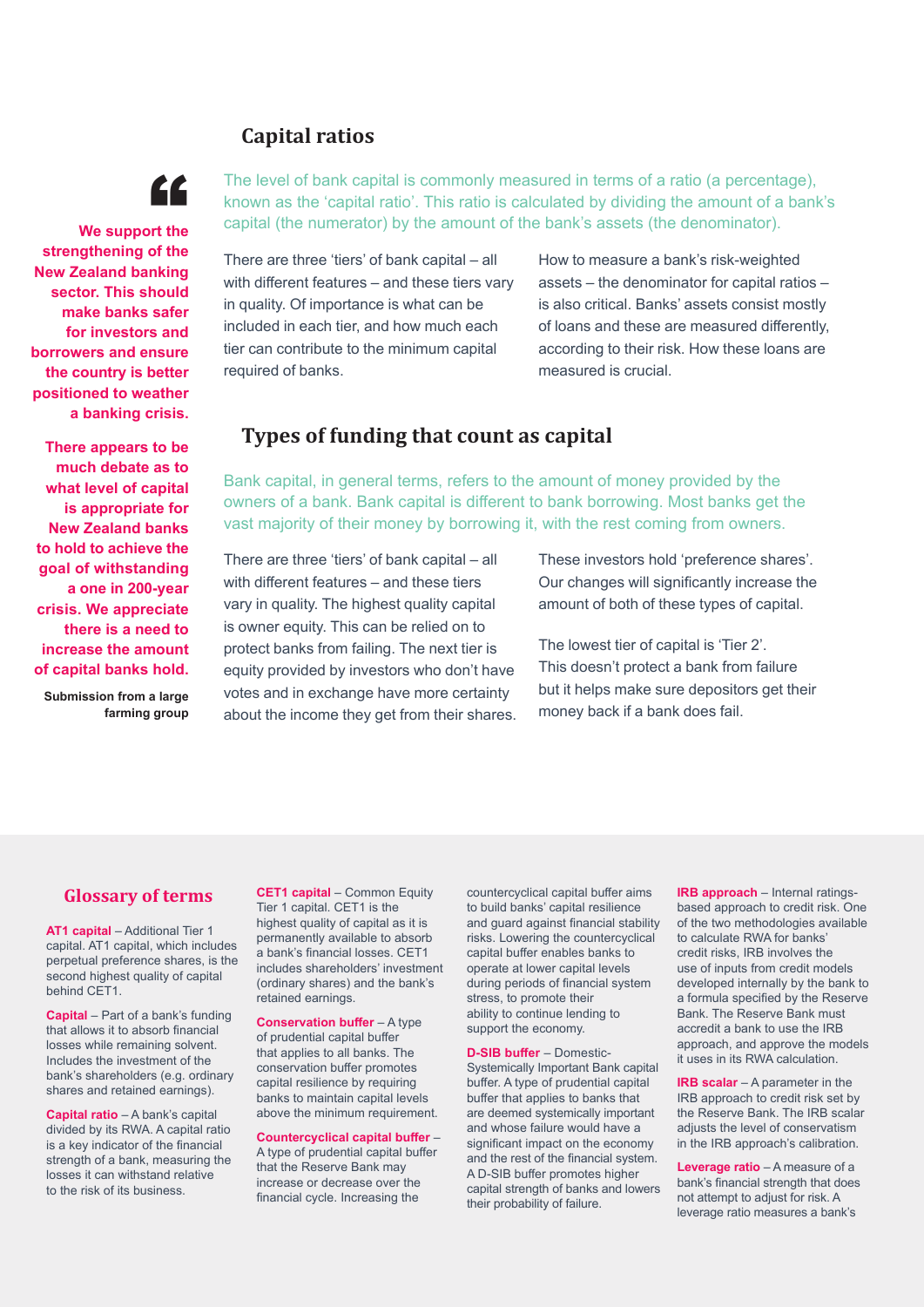#### **Why are the changes necessary?**

With an increase in capital, banks will be more resilient to economic shocks and downturns, which will strengthen New Zealand's banking system and economy. Bank owners may earn less from their investment in the bank; however, we believe this cost will be more than offset by the benefits of a safer banking system for all.

It is important that the Reserve Bank's banking regulations are up to date. There is also increasing evidence that the costs of bank failures – both economic and social (well-being) costs – are higher than previously understood. This is why we've reviewed the capital rules for banks.

Banks get the vast majority of their money by borrowing it, with the rest coming from owners.

The Reserve Bank is now requiring banks to use more of their own money. This is consistent with steps taken by other banking regulators after the GFC.

This will reduce the chances of banks failing in New Zealand. If banks in New Zealand fail, some of us might lose money and

some of us might lose jobs. However, there would also be indirect costs for all of society that may be harder to see that would negatively affect the well-being of all New Zealanders.

In the end, we would all bear the cost of bank failures, in one way or another. This is why we are making the chances of this happening very small – so small that the chances of a large bank in New Zealand failing should be no more than once every 200 years.

The levels of bank capital we are moving to are conservative compared to other countries, but not extreme. We think this is needed to reflect the risk profile of New Zealand.



**I lead a community organisation that works with whānau experiencing relational and financial stress.** 

**It is this part of the community that will eventually pay a high price if the Government needs to bail out a major bank, increasing public debt and forcing a reduction in government spending. The impacts of this scenario span generations and could significantly reduce our economy's human capital.**

**Submission from a social services provider and community-based organisation CEO**

capital levels relative to a non-risk based measure of its financial position, such as the accounting value of its assets. While both a leverage ratio and the risk-based capital ratio use the same definition of capital, they contrast in what they measure this capital against (e.g. assets (accounting definition) versus RWA respectively).

**Minimum capital requirements** –

A minimum capital ratio requirement. If a bank has a capital ratio below the minimum requirement, it is likely to be in financial distress from a prudential perspective, and the Reserve Bank would likely seek to place it in a resolution.

#### **Non-performing loans**

– Generally speaking, nonperforming loans are loans that are at risk of not being fully repaid, or where interest on the loan may not be fully paid by the borrower.

**Output floor** – A limit on the IRB approach. An output floor means that, when determining its capital ratio, the RWA a bank calculates using the IRB approach cannot go below a certain proportion of the RWA that it would calculate under the Standardised approach.

#### **Prudential capital buffer** –

An amount of capital above the minimum capital requirement. A bank that operates with a capital ratio within the prudential capital buffer applying to it would not be in breach of its Conditions of Registration, but it may have restrictions placed on it and be required to rebuild its capital levels over time.

#### **Risk appetite framework** –

A risk appetite framework enables decisions about the right balance of risk and return. In the context of this Consultation Paper, the Reserve Bank has developed a risk appetite framework to determine settings for its capital framework that strike a balance in its outcomes on financial stability, economic activity and societal welfare.

#### **Risk-weighted assets (RWA)** – Risk-weighted assets (RWA) is

an adjusted picture of a bank's financial position (e.g. its loan portfolios and other investments, and its operational and market trading activities) that takes into account the risk profile of that financial position.

**Standardised approach** –

Standardised approach to credit risk. One of the two methodologies available to calculate RWA for banks' credit risks, the Standardised approach requires banks to use Reserve Bankspecified tables to determine the risk weights to apply to different types of loans and other assets.

**Tier 1 capital - Tier 1 capital** consists of CET1 capital and Additional Tier 1 (AT1) capital.

**Tier 2 capital** – Tier 2 capital, which includes some subordinated debt, is capital that can generally only absorb losses once a bank has already entered into financial difficulty. It is therefore considered of lower quality than Tier 1.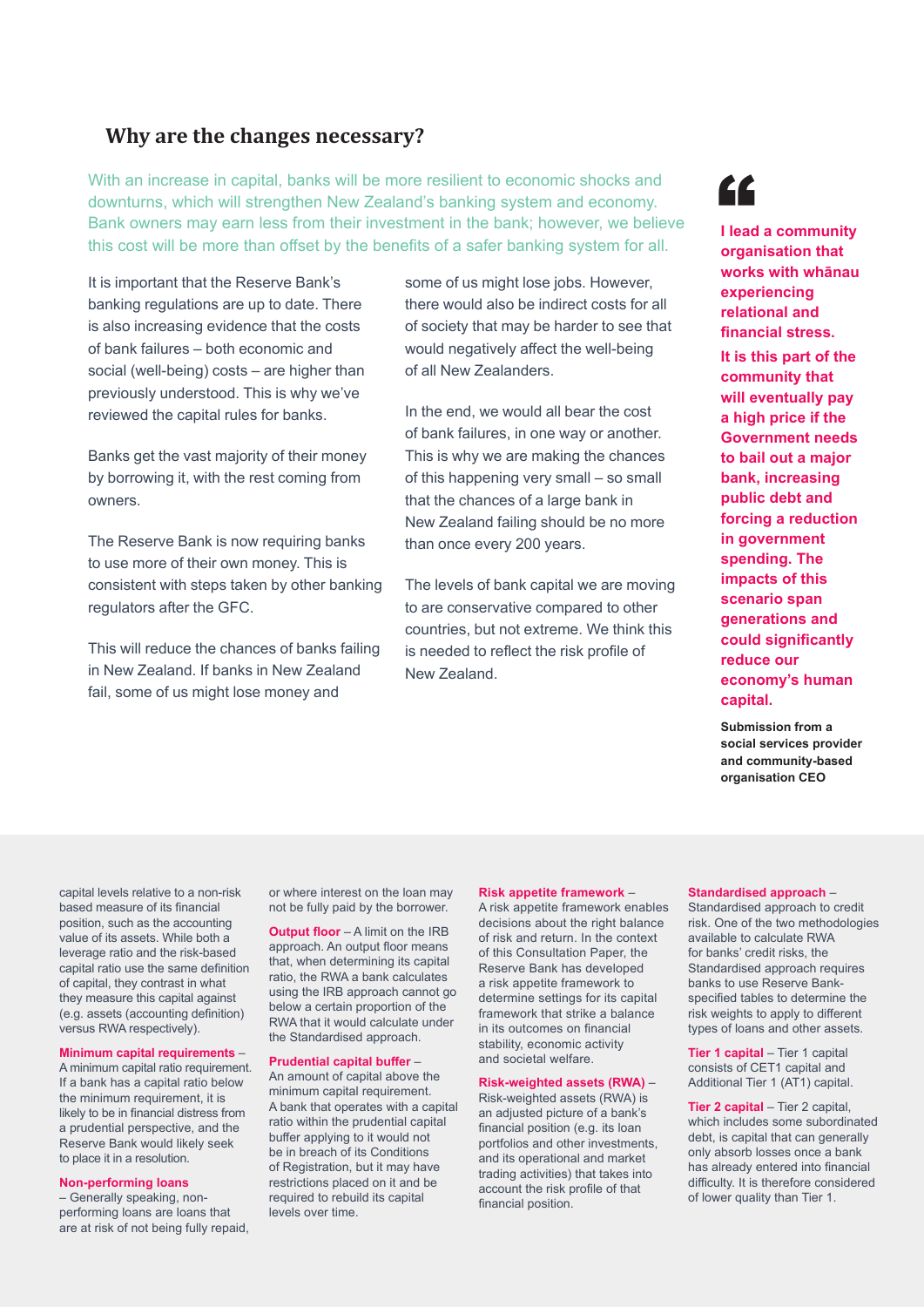#### **2019 changes: Main features**



#### **Capital ratios**

NZ's four large banks must have:

- 13.5% owner equity
- 16% Tier 1 capital
- 18% Total capital

#### All other NZ banks must have:

- 11.5% owner equity
- 14% Tier 1 capital
- 16% Total capital



#### **Dual reporting**

The four large banks will have to report to the Reserve Bank, and the public, what their capital requirements would be if they used the Reserve Bank's formulas instead of their own.

#### **Types of funding that count as capital**

- Owner equity is money contributed by owners and earnings retained in the bank.
- Tier 1 capital includes owner equity and money provided by investors in preference shares that the bank can buy back after five years (if the Reserve Bank agrees).
- Total capital is made up of owner equity, preference shares and long-term subordinated debt.

## **Timeframe**

Banks have up to seven years to implement the changes. They have a number of options to raise the capital they need. They could retain more profits over several years (rather than paying out dividends to their owners) or they could raise more capital from shareholders.

#### **Methods used to riskadjust assets**

The formulas used by the four large banks to calculate riskweighted assets (needed to calculate capital ratios) are changing. The changes will make these calculations more robust and be more aligned with the formulas the Reserve Bank makes other banks apply.



When making changes of this importance and magnitude, the Reserve Bank is required to produce a 'cost-benefit analysis' to justify its changes.

The primary benefit of these Capital Review changes is an increase in financial stability and a reduction in the risk of banking crises that is greater than the cost anticipated from the expected increase in interest rates.

|                                             | <b>Current requirements</b> | <b>New requirements</b><br>(ANZ, ASB, BNZ, Westpac) | <b>New requirements</b><br>(other banks) |
|---------------------------------------------|-----------------------------|-----------------------------------------------------|------------------------------------------|
| Common Equity Tier 1                        | 7%                          | 13.5%                                               | 11.5%                                    |
| Tier 1                                      | 8.5%                        | 16%                                                 | 14%                                      |
| <b>Total Capital</b><br>$(Tier 1 + Tier 2)$ | 10.5%                       | 18%                                                 | 16%                                      |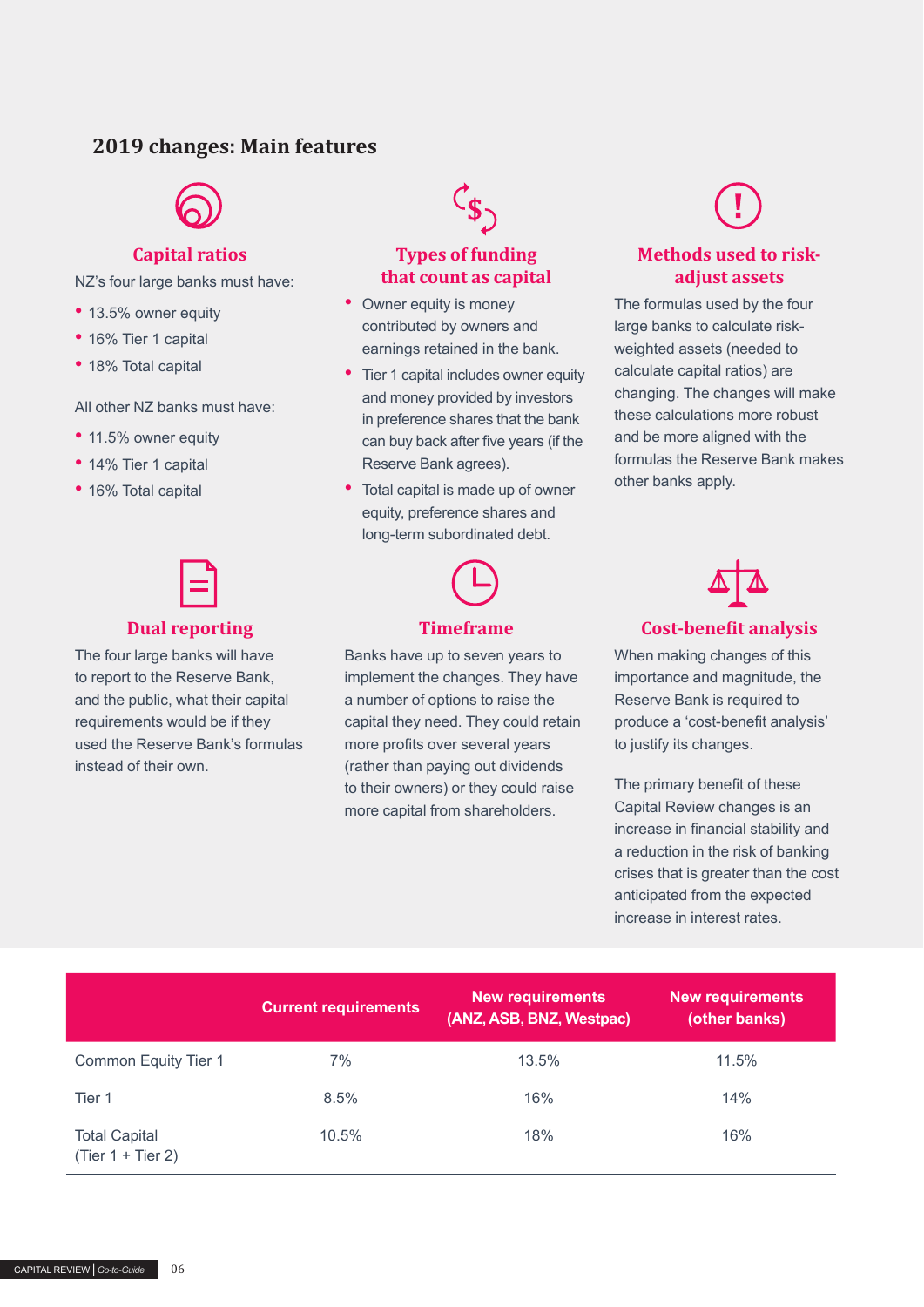#### **Risk weights used to aggregate assets**

The four large banks in New Zealand (ANZ, ASB, BNZ and Westpac) use their own 'models' (mathematical formulas) to determine capital requirements. Other banks used the Reserve Bank's models.

The models used by the four large banks to calculate risk-weighted assets (needed to calculate capital requirements) are changing. The models will be more robust and be more aligned with the models that the Reserve Bank asks other banks to apply.

The four large banks will not be allowed to have capital levels lower than 85% of what their requirements would be if they used the Reserve Bank's models.

**Given banks' historical performance, we expect banks to be able to meet the requirements within the transition period.**



### **Dual reporting**

Requiring the four large banks to report on the same basis as the other banks will promote transparency in their models and capital ratios.

These changes were proposed to help level the competitive playing field between large banks (which use their own models) and small banks (which use the Reserve Bank's models).

#### LEVEL PLAYING FIELD

Large banks have been holding less capital than small banks for the same risks. The 2019 reforms will reduce this advantage and require the biggest banks to hold a higher level of capital because their failure would have greater costs for New Zealand.

#### **Tier 1 capital per \$100 of mortgage lending, current outcome and new minimum requirement.**

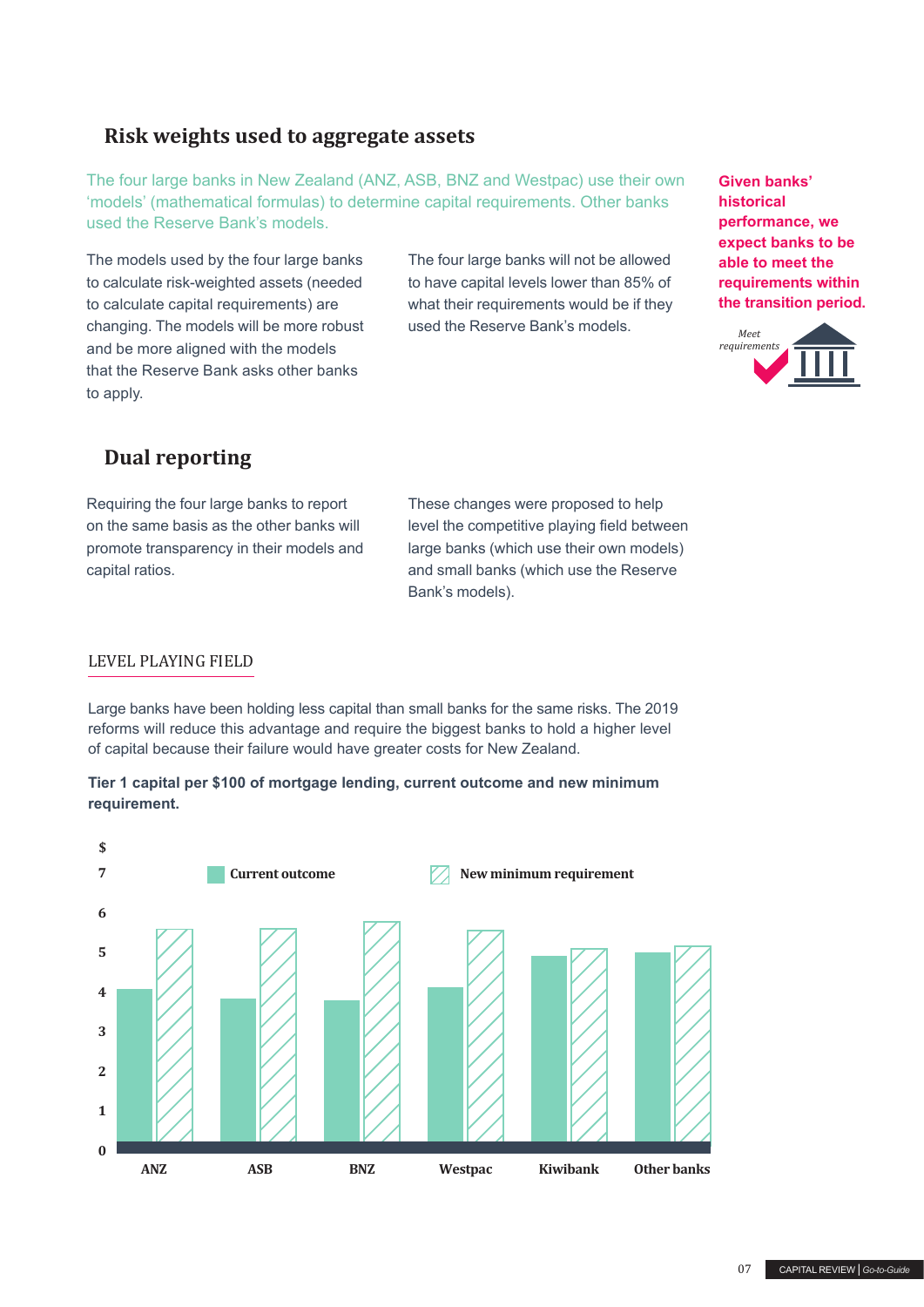#### **Cost-benefit analysis**



**I** believe that the **additional costs to borrowers/depositors (if material) will be small relative to the implicit cost to the taxpayer and wider economy from a banking crisis. If New Zealand wants to drive the value in being savers, we need to know that the platforms we save into are not going to crash. I 100% support the new capital adequacy increases proposed by the Reserve Bank.**

> **Submission from a member of the New Zealand public**

The Reserve Bank has completed a comprehensive analysis of the impacts of the changes on New Zealanders, to assess the economic and social costs and benefits of the changes. The benefits – that arise from an increase in financial stability – are estimated to exceed the costs, which arise from a small estimated increase in interest rates.

In addition, the Reserve Bank considers that the unquantified benefits (including from the impacts of a more stable economic environment on the well-being of New Zealanders) are likely to exceed the unquantified costs (such as less access to credit for riskier customers).

The approach to assessing costs and benefits is the same one that the Reserve Bank described in earlier publications during the Capital Review. The framework was adjusted to incorporate feedback received during the consultation period.

The inputs to the cost-benefit analysis were reviewed by three independent international experts. Based on their feedback, the

Reserve Bank revised some of its estimates of the benefits and costs. For example, we now think that the impact on lending rates is likely to be an increase of around 0.2% on average.

In addition, Dr John Yeabsley, Senior Fellow at the New Zealand Institute of Economic Research, acted as an external source to test ideas and concepts in the final stages of developing the cost-benefit material. Dr Yeabsley concluded that the analysis had been carried out in a comprehensive and transparent way, and covered the key information required to inform decisions, as well as covering the risks and sensitivities in depth.

#### **Banks have plenty of time to prepare**

With seven years to transition to the new requirements, banks are able to maintain their lending growth, reach higher capital ratios, and continue to pay dividends.

The Reserve Bank has provided banks with seven years to meet the new reforms. This gives banks enough room to not only maintain their current lending growth, but also make dividend payments to their shareholders.

The impacts across individual banks may vary, as some already hold high levels of capital and others have high returns from their profits. Where some banks may choose to limit their lending growth, it is likely that others will be able to grow their books to fill any gap in the market.

Lending growth in the system as a whole is unlikely to be affected by the changes.

With seven years to transition, as well as the ability to issue preference shares as capital, banks can meet the new requirements with room to pay dividends to shareholders.

Banks have a number of options for raising the capital they need. They could retain more profits over several years (rather than paying dividends to their owners) or they could raise more capital from shareholders.

It will be up to banks to make their own pricing and lending decisions. We encourage all customers to question their banks on issues of competition.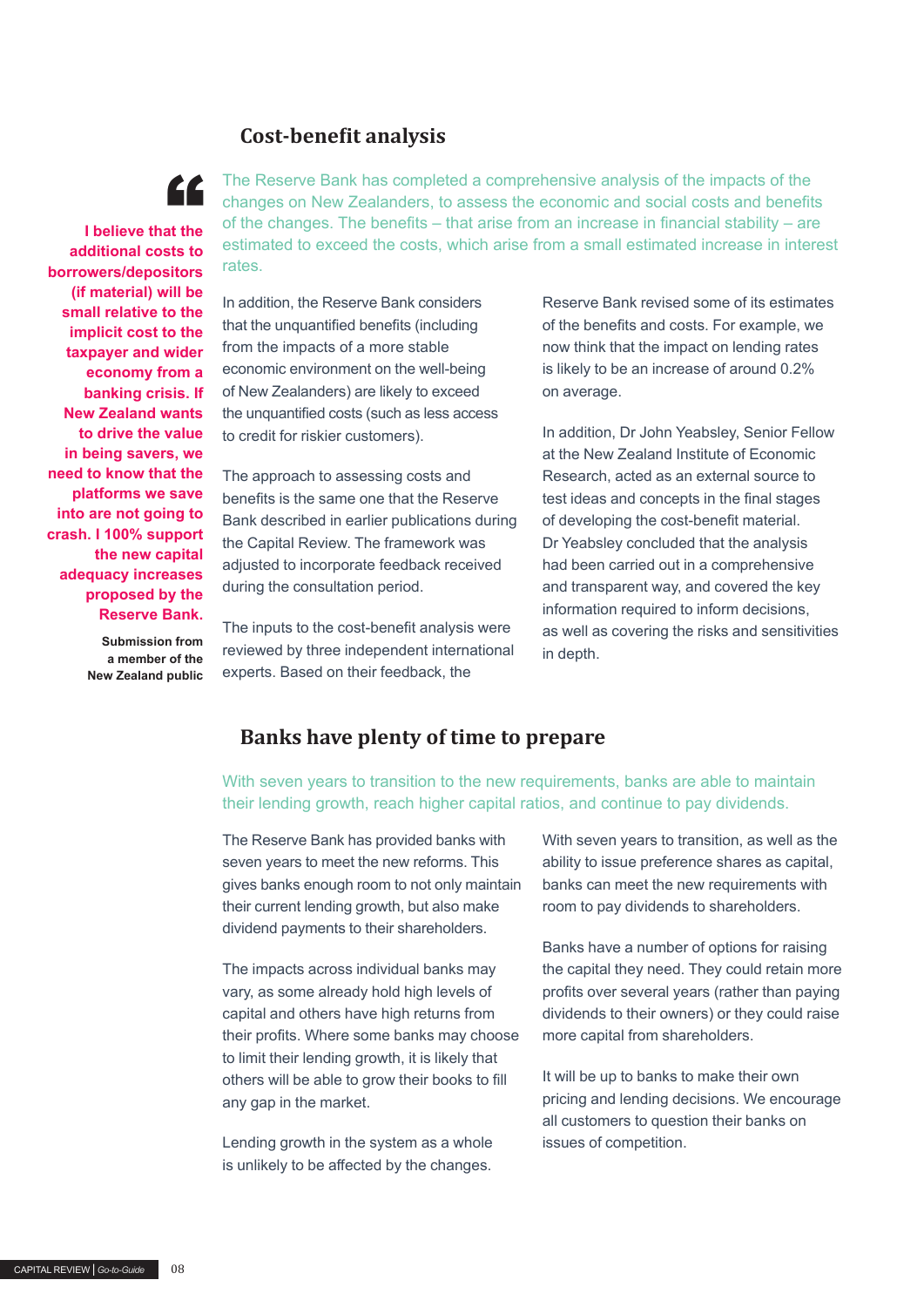#### **Facts**

- The four large New Zealand banks' average return on shareholders' equity is 1<sup>st</sup> in the world among countries including Canada, Australia, Singapore, Sweden, Norway, Austria, the Netherlands, Finland, Denmark, Switzerland and Ireland (2018 figures)
- **2** reports by international agencies (IMF, OECD)
- 3 independent expert reviewers (from the US, the UK and Australia). Each independent reviewer signalled their support for the direction proposed in the Capital Review, and all acknowledged the quality of analysis underpinning our proposals, the transparency of our process, and the care we have taken to consider the points raised by submitters during the consultation process
- 4 phases of consultation (the scope of the review, capital instruments, measurement of risk, the appropriate capital level for NZ banks)
- $$5$  the fortnightly increase in a \$100,000 mortgage over 30 years at the current 3.45 percent two-year rate, based on a 20 basis point increase
- 30 months over which we have consulted (since May 2017)
- Around 100 background papers that we'll be proactively releasing
- More than **200** submissions (from the general public, individual businesses, and industry representatives)
- **575** basis points What we cut the Official Cash Rate by during the GFC to support banks. In addition: retail deposit guarantee scheme (~=\$133b in contingent liability at peak); wholesale guarantee scheme (~=\$10.3b); Reserve Bank lending to banks via market operations (~\$8b)
- <sup>5500</sup> The number of media stories referencing the Capital Review since consultation began
- **6500** downloads The fourth and final consultation paper *How Much Capital Is Enough* has been among the most downloaded documents on the Reserve Bank's website in the past year
- 17,000 Views of the Reserve Bank *Capital Consultation* web page in the past year



#### SUBMISSIONS ON DECEMBER 2018 CONSULTATION PAPER